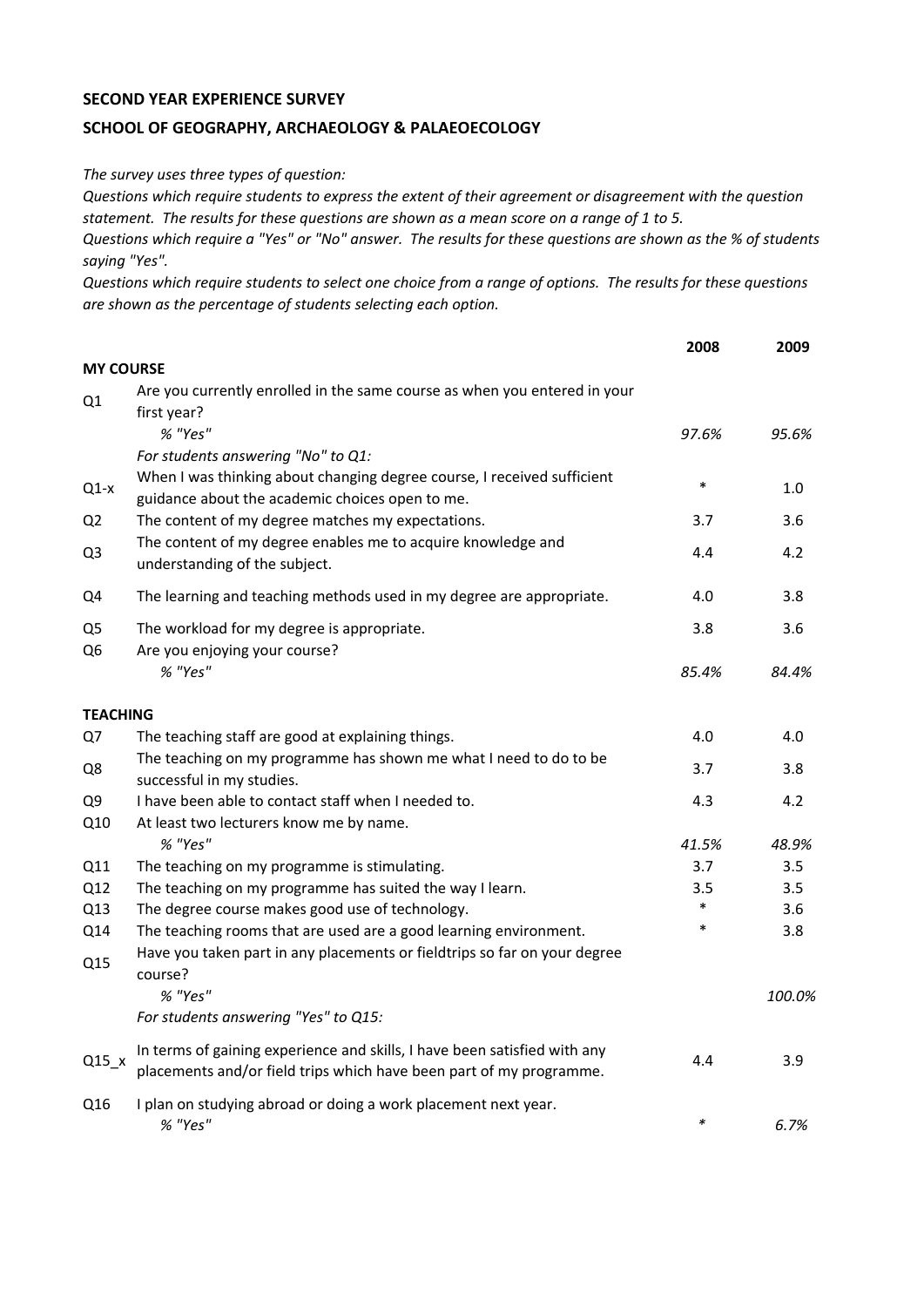|                 |                                                                                                      | 2008   | 2009   |
|-----------------|------------------------------------------------------------------------------------------------------|--------|--------|
|                 | <b>ASSESSMENT AND FEEDBACK</b>                                                                       |        |        |
| Q17             | Feedback on my work has been prompt (within three weeks of submission of<br>the work).               | 3.6    | 3.9    |
| Q18             | Feedback on my work has helped me in my learning.                                                    | 3.4    | 3.4    |
| Q19             | The criteria used in assessing work were made clear at the beginning of my<br>programme.             | 3.9    | 3.6    |
| Q <sub>20</sub> | I am satisfied with my academic performance on my modules.                                           | 3.3    | 3.4    |
| <b>SERVICES</b> |                                                                                                      |        |        |
|                 | Where I have used them, I have been satisfied with the following:                                    |        |        |
| Q <sub>21</sub> | <b>Accommodation Office</b>                                                                          | 3.3    | 3.9    |
| Q <sub>22</sub> | <b>Admissions Office</b>                                                                             | 3.9    | 3.9    |
| Q <sub>23</sub> | <b>Campus Eating Places</b>                                                                          | $\ast$ | 3.5    |
| Q24             | Careers Services, Work Placement Centre, Jobshop                                                     | 3.7    | 3.9    |
| Q <sub>25</sub> | <b>Counselling Service</b>                                                                           | $\ast$ | 4.1    |
| Q26             | <b>Disability Services</b>                                                                           | 3.4    | 4.2    |
| Q27             | <b>Health Services</b>                                                                               | 3.3    | $\ast$ |
| Q28             | Finance Office                                                                                       | 3.9    | 3.6    |
| Q <sub>29</sub> | Learning Development Service                                                                         | $\ast$ | 3.7    |
| Q30             | Queen's International                                                                                | 3.2    | 3.3    |
| Q31             | Queen's Sport (PEC)                                                                                  | *      | 3.5    |
| Q <sub>32</sub> | Student Jobshop                                                                                      | $\ast$ | 3.9    |
| Q <sub>33</sub> | <b>Student Records and Examinations</b>                                                              | 3.7    | 3.9    |
| Q34             | <b>Student Support</b>                                                                               | 3.7    | $\ast$ |
| Q <sub>35</sub> | <b>Student Guidance Centre</b>                                                                       | 4.2    | 4.1    |
| Q36             | Students' Union                                                                                      | $\ast$ | 4.2    |
| Q <sub>37</sub> | University Clubs and Societies                                                                       | $\ast$ | 4.0    |
| Q38             | The Students' Union has enhanced my experience at Queen's.                                           | *      | 3.5    |
| <b>ADVICE</b>   |                                                                                                      |        |        |
|                 | I have received sufficient guidance about the academic choices open to me:                           |        |        |
| Q39             | Post-admission (from Schools, Academic Staff)                                                        | 3.2    |        |
| Q40             | When I was thinking about what modules I would take in second year                                   | *      | 2.9    |
| Q41             | Now that I am in my second year                                                                      | 3.4    | 3.3    |
| Q42             | Queen's information on tuition fees and bursaries was helpful.                                       | *      | 3.2    |
| Q43             | The most useful source of information on tuition fees and financial support<br>was:                  |        |        |
|                 | Secondary School                                                                                     | $\ast$ | $\ast$ |
|                 | E&LB/LEA                                                                                             | *      | *      |
|                 | <b>UCAS</b>                                                                                          | *      | *      |
|                 | Queen's literature (leaflets, correspondence)                                                        | 12.2%  | *      |
|                 | Queen's website                                                                                      | 87.8%  | *      |
|                 | Other                                                                                                | *      | *      |
|                 | <b>LEARNING RESOURCES</b>                                                                            |        |        |
| Q44             | The library resources (eg, books, journals) are good enough for my needs.                            | 3.8    | 4.0    |
| Q45             | The library services (eg, borrower services, information, training) are good<br>enough for my needs. | 3.8    | 3.8    |
| Q46             | I have been able to access computers when I needed to.                                               | 4.0    | 4.2    |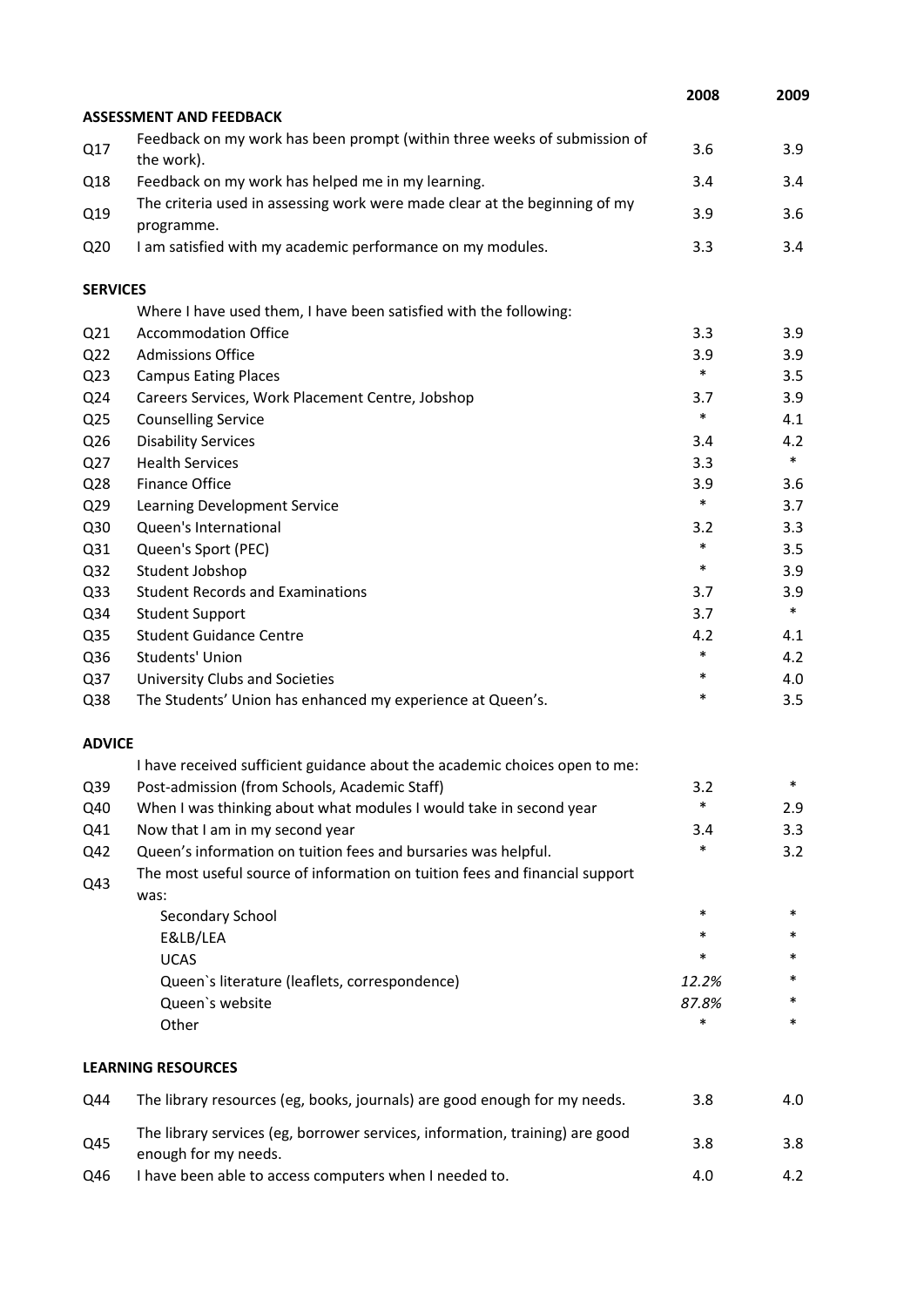|                 |                                                                                                                                                      | 2008          | 2009           |
|-----------------|------------------------------------------------------------------------------------------------------------------------------------------------------|---------------|----------------|
|                 | <b>STUDY LIFE BALANCE</b>                                                                                                                            |               |                |
| Q47             | How many hours of time-tabled classes (eg, lectures, tutorials, seminars,<br>practicals) have you had scheduled in an average week during term-time? |               |                |
|                 | $0 - 6$                                                                                                                                              | 2.5%          | 2.2%           |
|                 | $7 - 12$                                                                                                                                             | 70.0%         | 71.1%          |
|                 | $13 - 18$                                                                                                                                            | 25.0%         | 26.7%          |
|                 | 19-24                                                                                                                                                | 2.5%          | 0.0%           |
|                 | $25+$                                                                                                                                                | 0.0%          | 0.0%           |
| Q48             | How many days per week during term-time do you typically come to Queen's<br>to study?                                                                |               |                |
|                 | 1                                                                                                                                                    | 26.3%         | $0.0\%$        |
|                 | $\overline{2}$                                                                                                                                       | 15.8%         | 4.5%           |
|                 | 3                                                                                                                                                    | 5.3%          | 9.1%           |
|                 | 4                                                                                                                                                    | 23.7%         | 47.7%          |
|                 | $5+$                                                                                                                                                 | 28.9%         | 38.6%          |
| Q49             | Where are you living while you are attending Queen's?                                                                                                |               |                |
|                 | At Home                                                                                                                                              | 39.0%         | 22.7%          |
|                 | Other private accommodation                                                                                                                          | 58.5%         | 72.7%          |
|                 | University run accommodation                                                                                                                         | 2.4%          | 4.5%           |
| Q50             | Have you been required to take on employment (part-time, full-time) to                                                                               |               |                |
|                 | finance yourself through university?                                                                                                                 |               |                |
|                 | % "Yes"                                                                                                                                              | 75.6%         | 82.2%          |
|                 | For students answering "Yes" to Q50:                                                                                                                 |               |                |
|                 | Q50_x Please select the number of hours you work in your job per week:                                                                               |               |                |
|                 | $1 - 5$                                                                                                                                              | 0.0%<br>32.3% | 5.4%           |
|                 | $6 - 10$<br>$10 - 15$                                                                                                                                | 32.3%         | 35.1%<br>29.7% |
|                 | 16-20                                                                                                                                                | 25.8%         | 21.6%          |
|                 | $21 - 25$                                                                                                                                            | 9.7%          | 5.4%           |
|                 | $26+$                                                                                                                                                | 0.0%          | 2.7%           |
| Q51             | I find it difficult to balance academic and other commitments such as:                                                                               |               |                |
|                 | Social Life                                                                                                                                          | 3.2           | 3.1            |
|                 | Work (part-time, full-time)                                                                                                                          | 2.6           | 2.7            |
|                 | Caring for others (parent, partner, children)                                                                                                        | 2.9           | 3.4            |
|                 | PERSONAL DEVELOPMENT                                                                                                                                 |               |                |
| Q52             | My programme requires me to work with other students.                                                                                                | 4.1           | 4.2            |
|                 |                                                                                                                                                      |               |                |
| Q53             | I have received sufficient advice about Personal Development Planning (PDP).                                                                         | 3.0           | 2.7            |
| Q54             | I am not as motivated towards my studies as I should be.                                                                                             | 3.1           | 2.8            |
| Q55             | I haven't done the background reading expected of me.                                                                                                | 3.4           | 3.0            |
| Q56             | Academic work at this level is harder than I expected it to be.                                                                                      | 3.0           | 2.9            |
| Q57             | I feel I have made the right choice of programme.                                                                                                    | 3.8           | 3.8            |
| Q58             | I know what I want to do when I graduate.                                                                                                            | 2.8           | 2.7            |
| Q59             | I am confident that my programme will lead to a job at a level that matches<br>my qualification.                                                     | 3.2           | 2.9            |
| Q60             | I enjoy the social side of being at Queen's.                                                                                                         | 3.8           | 4.3            |
| Q61             | I know about Degree Plus.                                                                                                                            | $\ast$        | 1.7            |
| Q <sub>62</sub> | I have been encouraged to meet with a Careers Adviser to discuss my future<br>plans                                                                  | 2.8           | 3.1            |